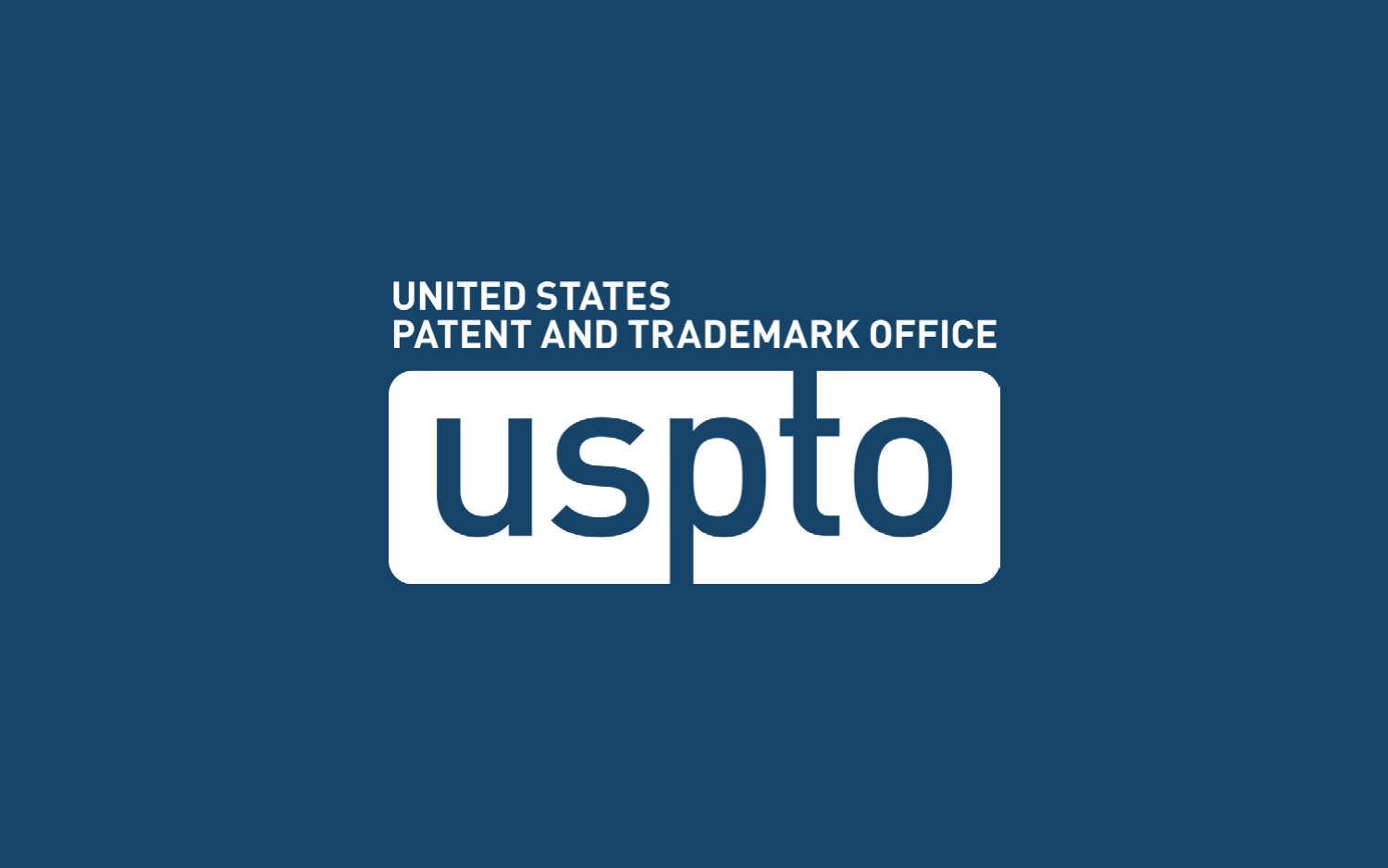# **Harmonization of Classification Practice** - Objective Metrics

#### **Fourth IPC Workshop**

#### **Christopher Kim USPTO**

21 February 2017 WIPO, Geneva, Switzerland

UNITED STATES PATENT AND TRADEMARK OFFICE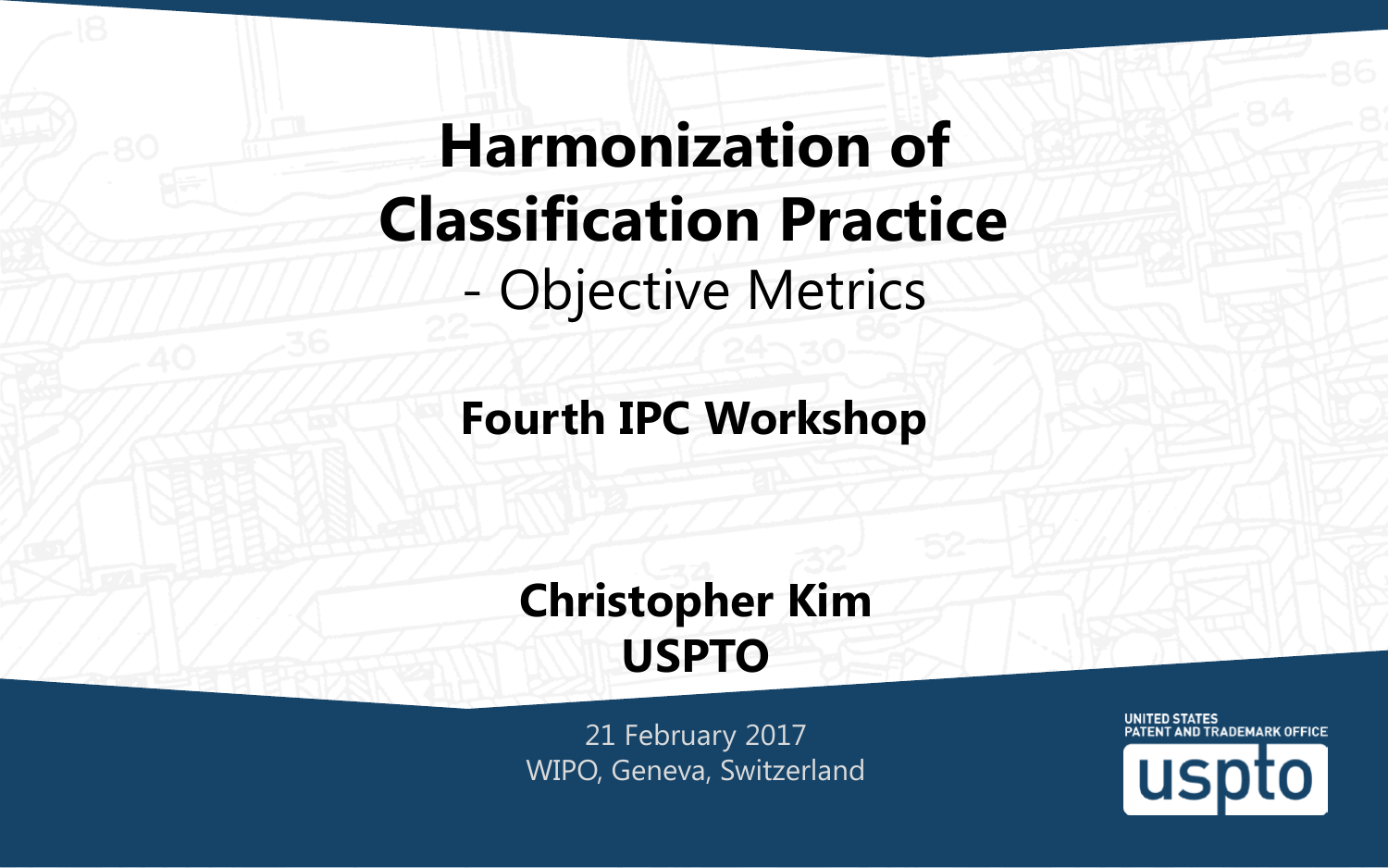# **Agenda**

- Harmonized Patent Classification
- Data Driven Approach
- USPTO Tool
- USPTO's IPC Tool under development

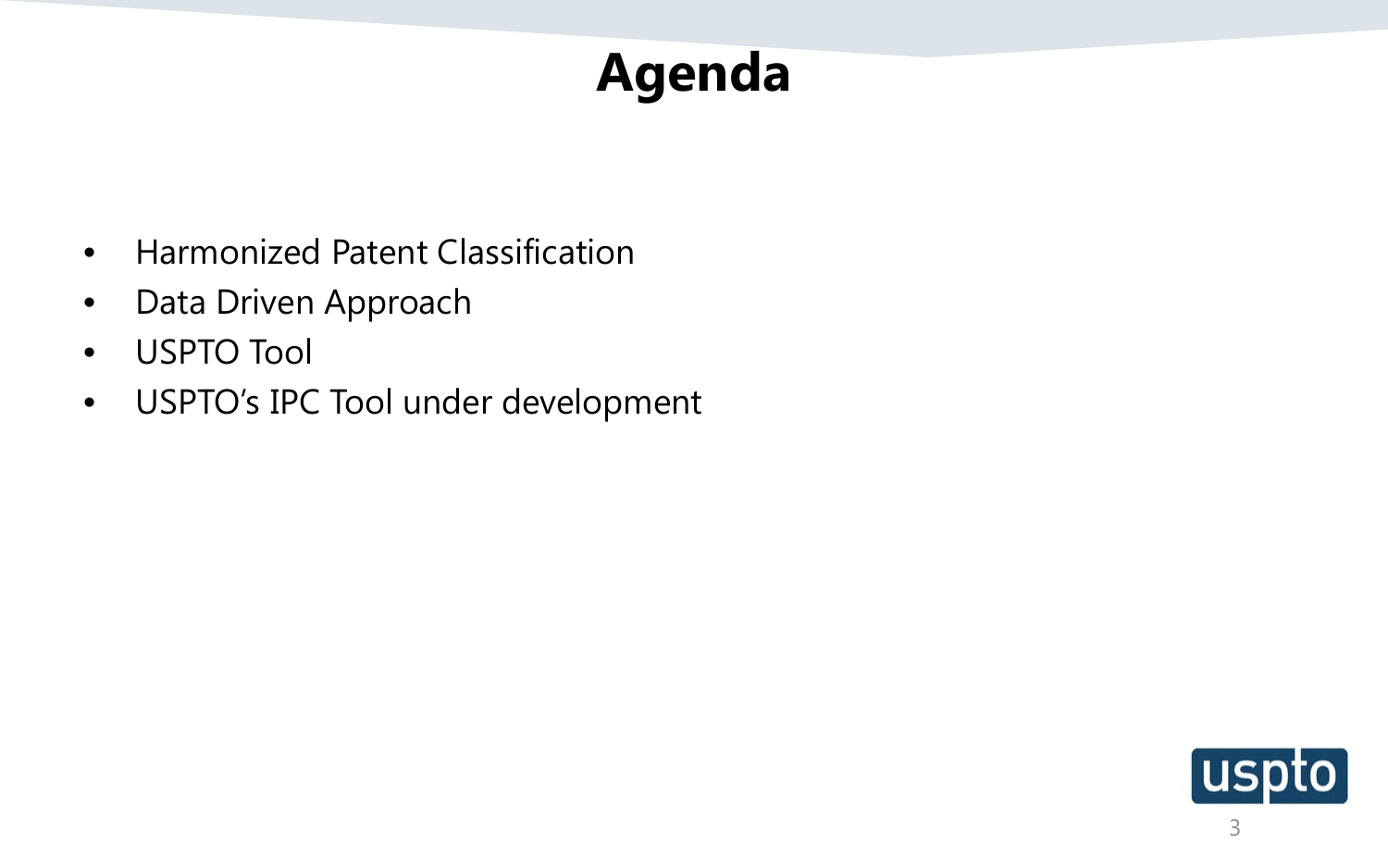# **International Patent Classification**

More than 100 countries use the International Patent Classification.

Available in 14 languages.

All working towards a common goal of consistent, harmonized patent classification.



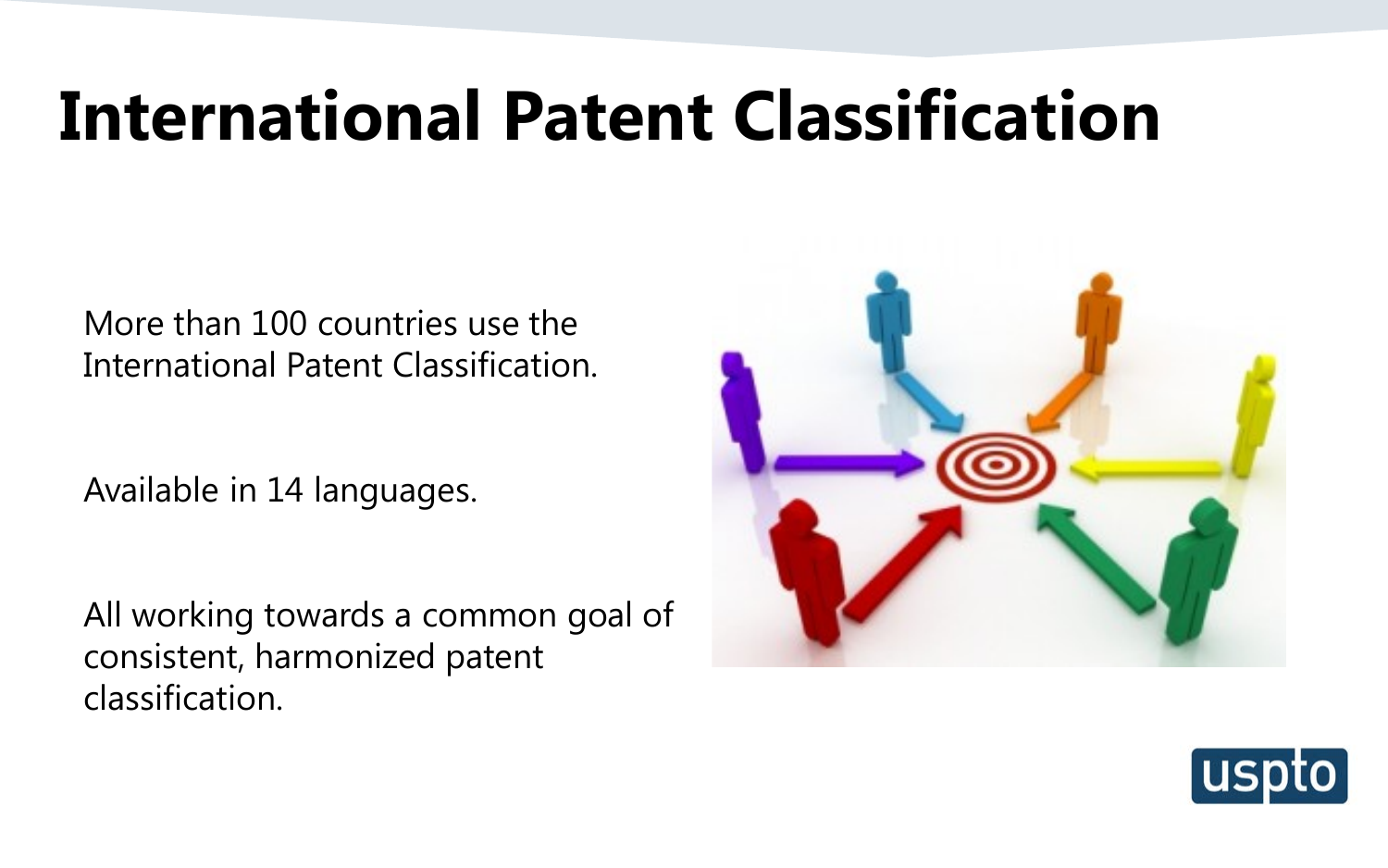### **What is Harmonized Patent Classification ?**

• Uniform Classification

• *Clear* classification rules and guidance

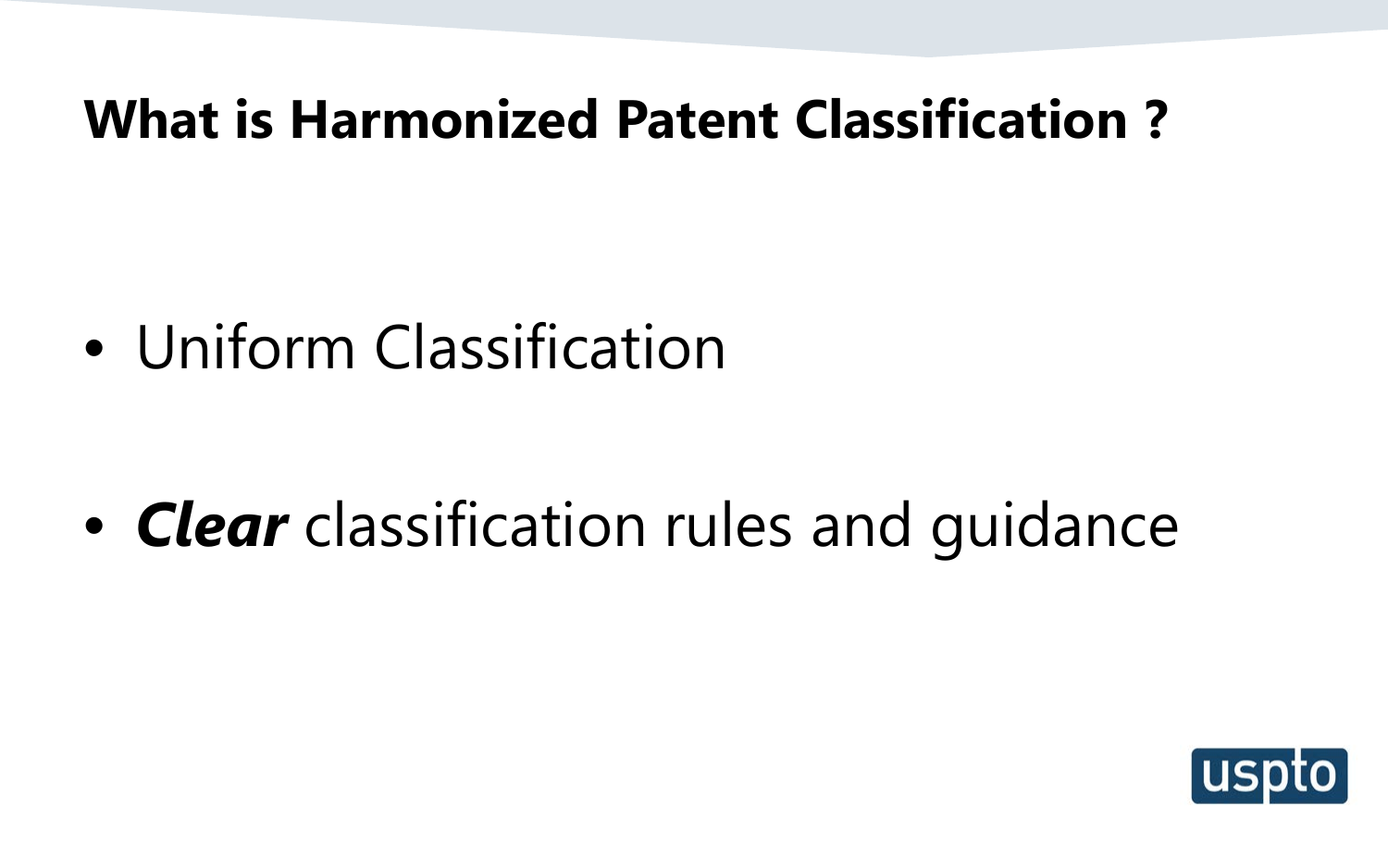# **Harmonized Patent Classification**

### *Increases search efficiency*

- Uniform classification practice improves chances of finding best prior art in one area
- Diverging classification practices require searching in **multiple areas** for same concept,

 $\rightarrow$  increasing the time required for a complete search

### *Increases International Cooperation and Work Sharing*

- Worksharing benefits (e.g. CPC)
	- Each office does not have to classify the same disclosure

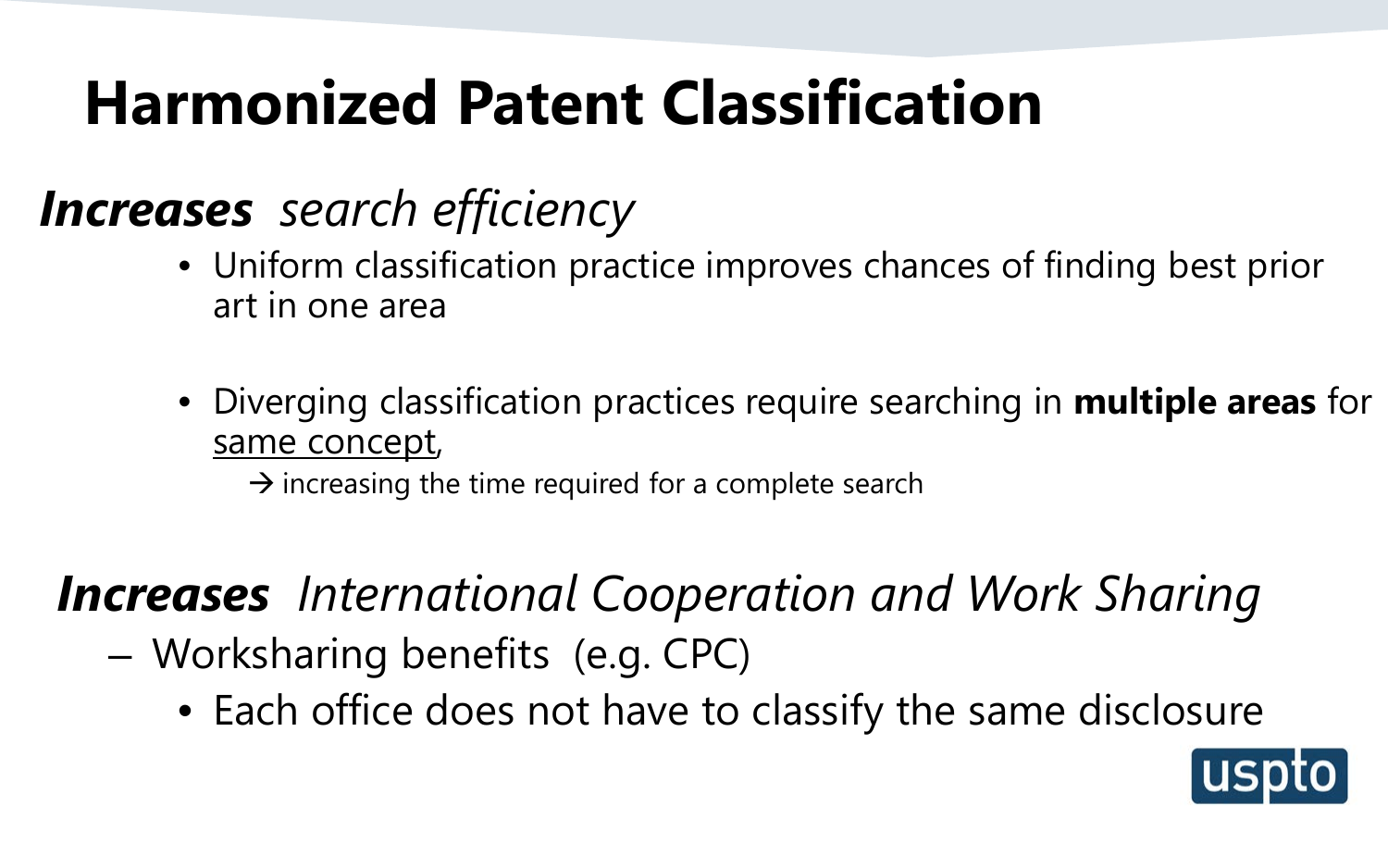# **Harmonized Patent Classification**

*Decreases classification resources* needed for classifying

• Less maintenance of the scheme and definitions

– Less revision

– Less reclassification

• Reduce number of frontfile documents to classify

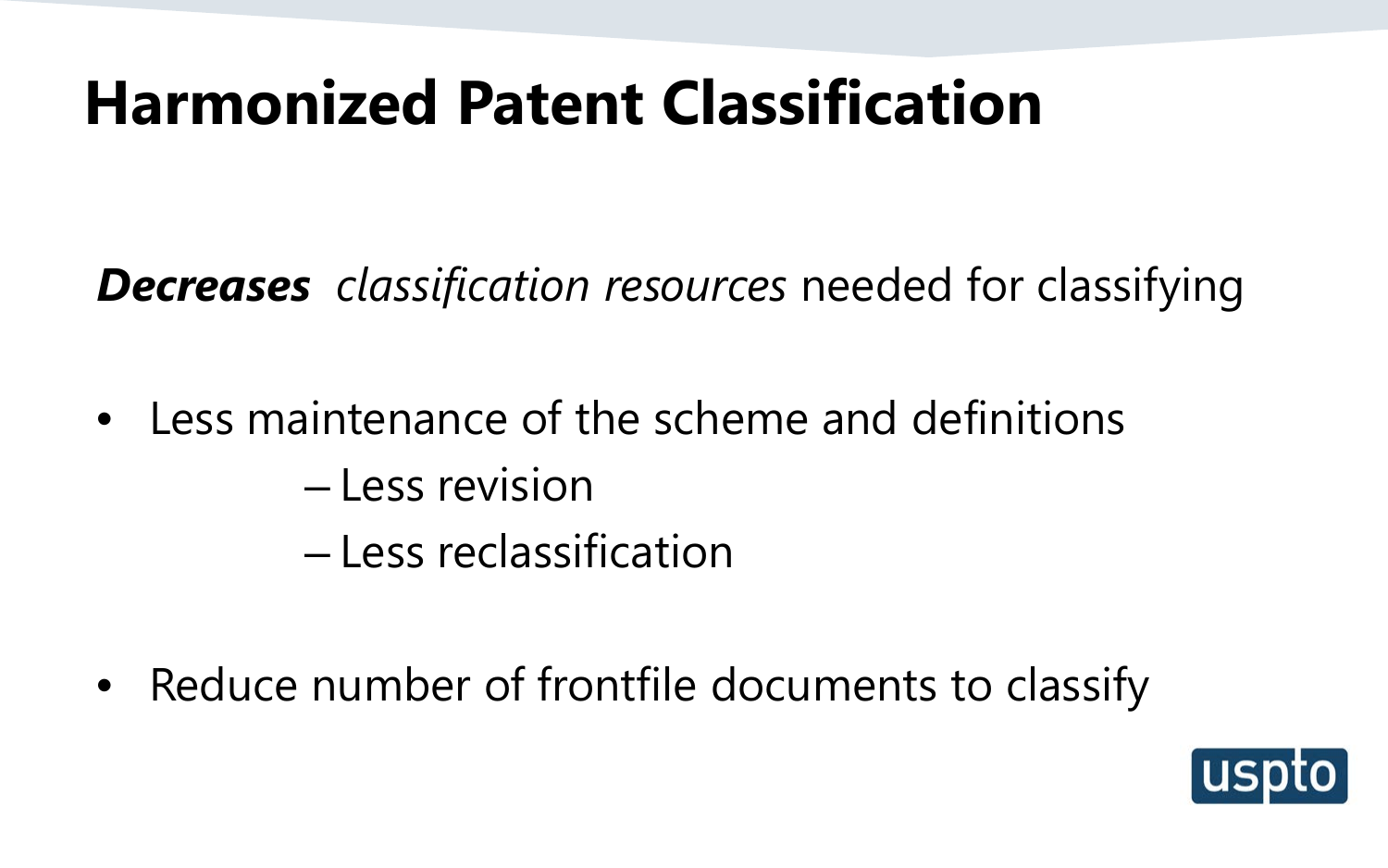## **Harmonized Patent Classification in IPC benefits national classification systems**

- Classification (CPC) and File Index (FI) systems are based on IPC
	- Identifying classification trends in emerging technologies in IPC allows all classification systems to move closer to a harmonious system

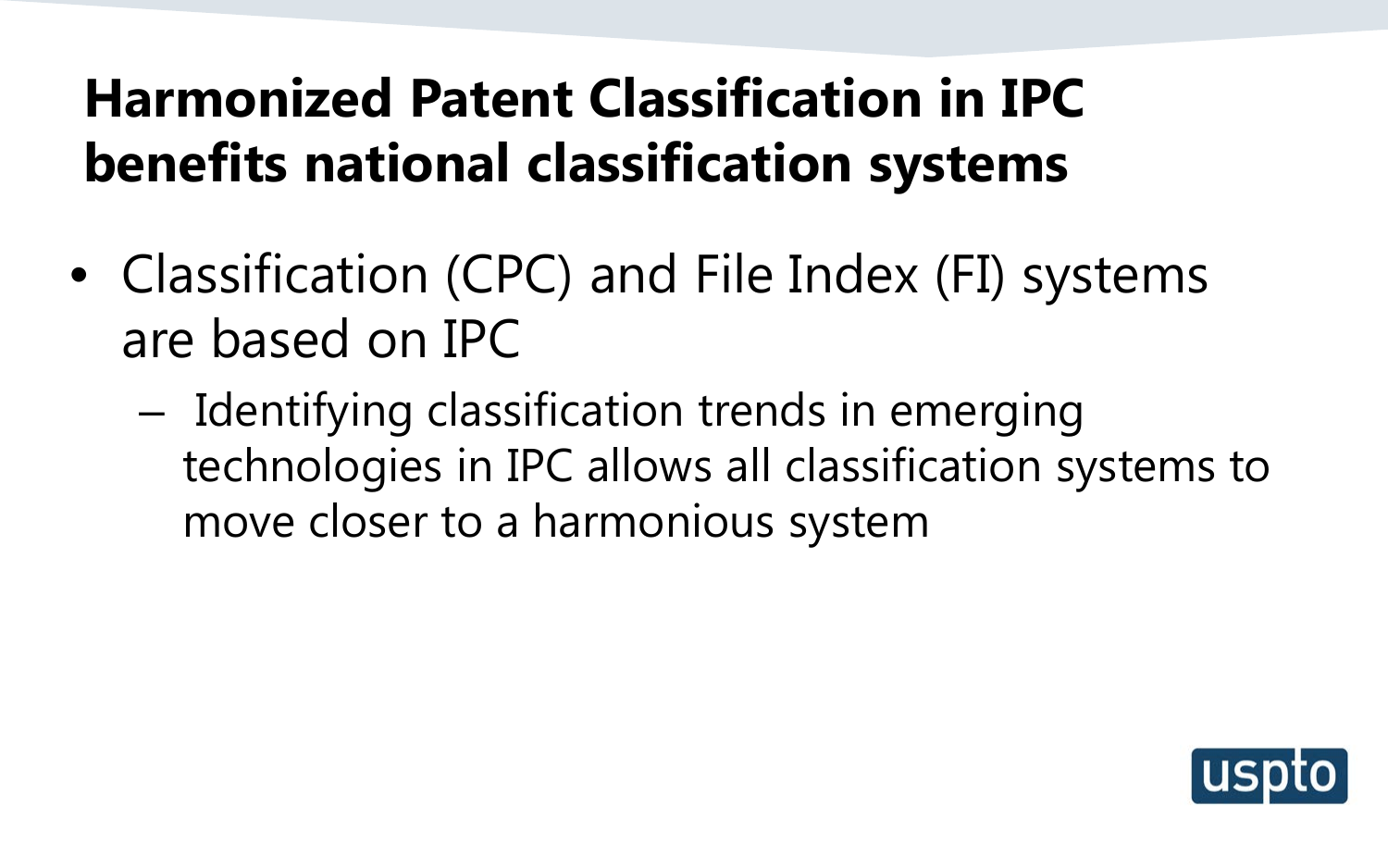# **Relying on only intellectual review is insufficient**

- Requires large amount of resources, time and labor, to analyze the full IPC scheme
	- Significant resources in both IT and examiner/classifier labor is required to identify areas of divergence
- Individual cases or anecdotal assessment is unreliable for overall assessment.
	- Individual cases cannot provide a full picture and may skew results based on individual reporting and subjective interpretation
- Unguided intellectual review can overlook more subtle developments of divergence

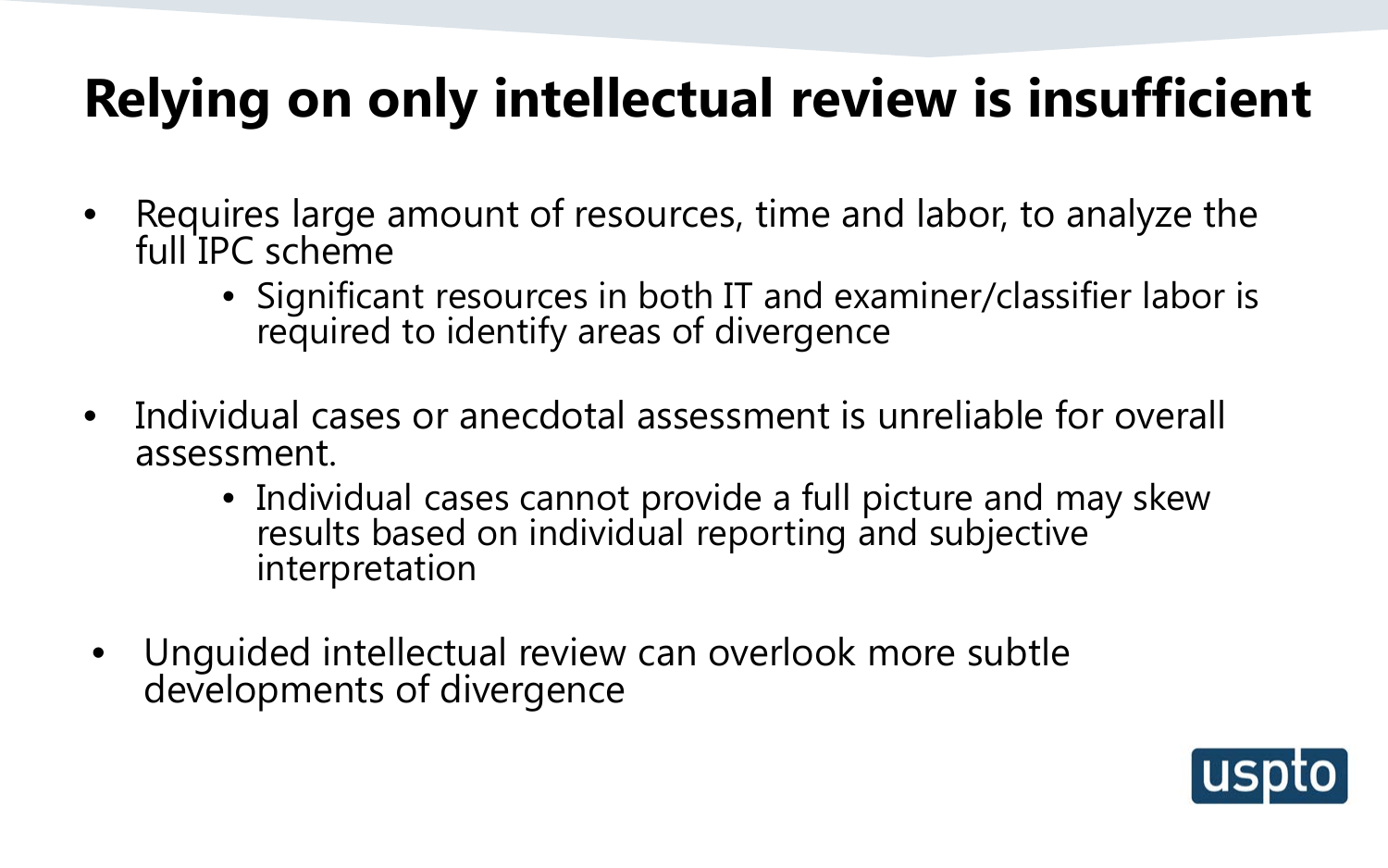## **Data-driven approach offers the best solution**

- Allows for early identification of diverging classification practices
- Allows for continuously monitoring classification areas
	- Early identification and remediation will decrease costs and resources by catching divergences before they grow too substantially
	- Allows for tracking changes in classification practices after revision/reclassification projects are complete
- Can be used to prioritize revision and/or reclassification projects based on largest impact
- Provides more transparency and support for business decisions

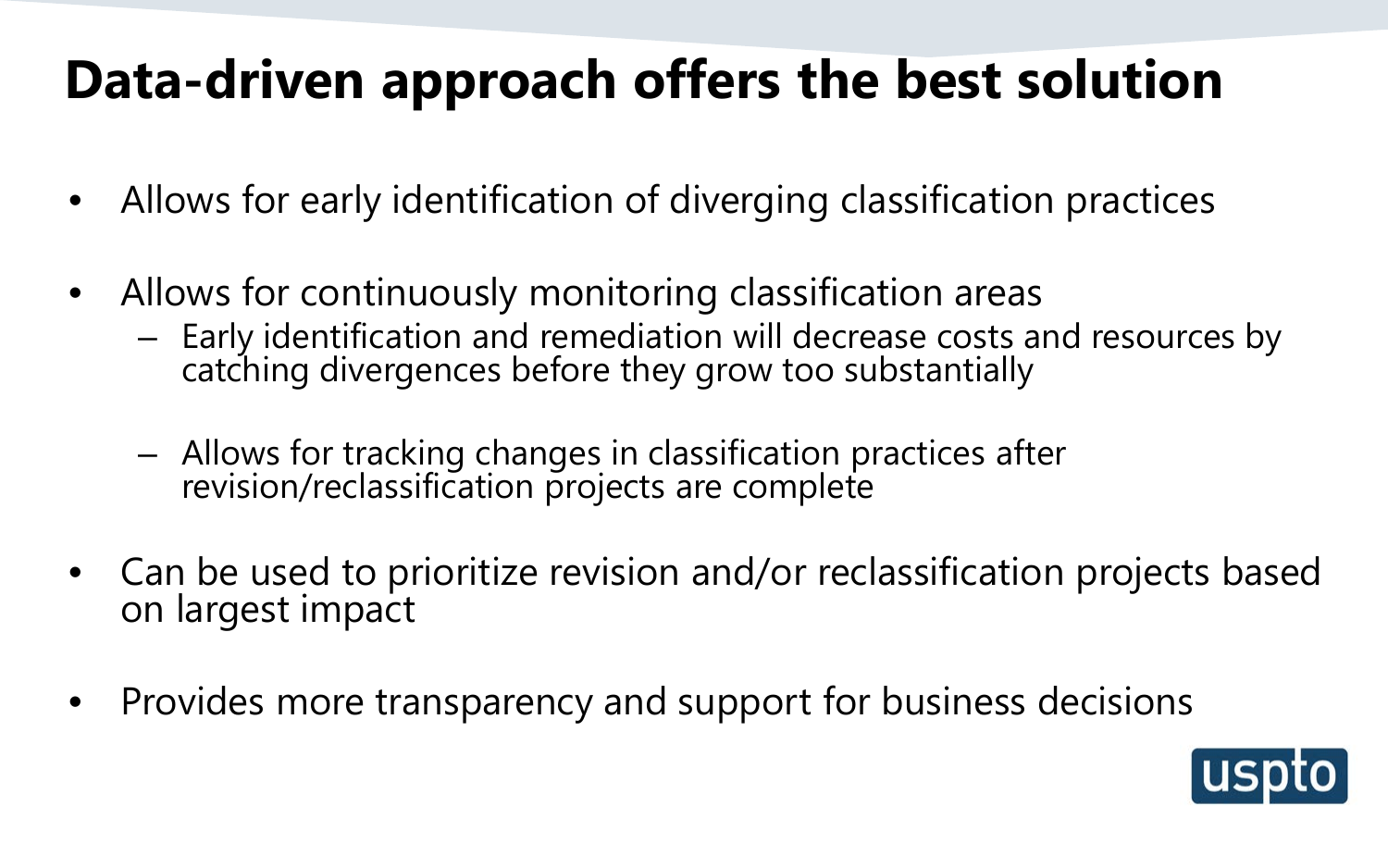# **Benefits of Data-driven approach for IPC**

- Efficiently prioritize revision and reclassification projects that will have the largest impact on multiple offices
- Encourage cooperation and shared resources between offices
- Improve IPC scheme clarity by identifying areas of diverging interpretations
- Proactively identify areas for potential revision based on emerging technology

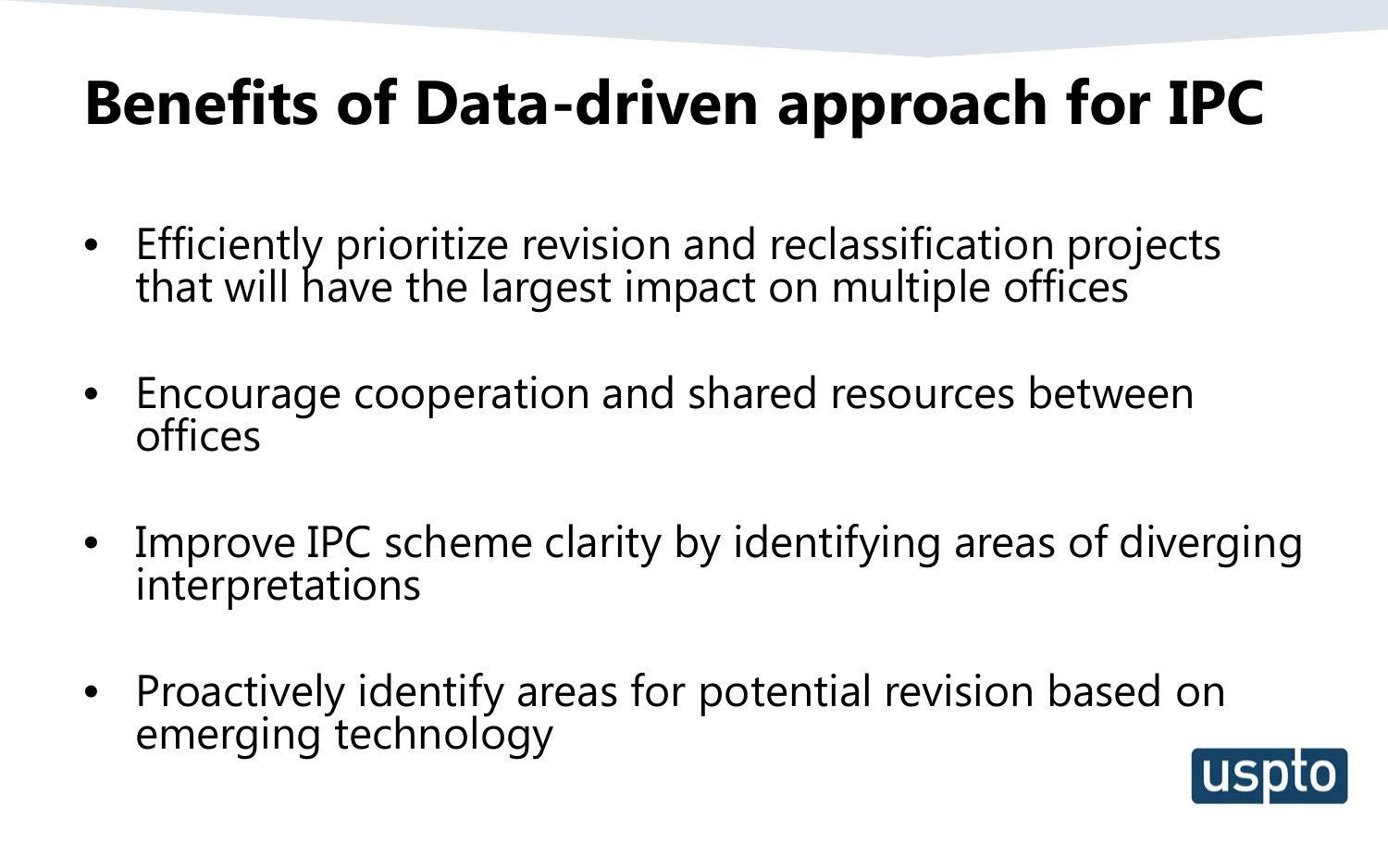## **Cell Phone Slide/Rotation Mechanism example**

• Objective Metrics identified divergence practice in classifying mechanical devices for use of sliding level and spring system typically found in mobile phones, notebooks, and electronic devices.

#### One office was classifying in

**F16H21/44: gears comprising primarily only links or levers, with or without slides for conveying or interconverting oscillating or reciprocating motions.**

Another office was classifying in several subclasses under

**H04M 1/ related to telephonic communication related to substation equipment.**



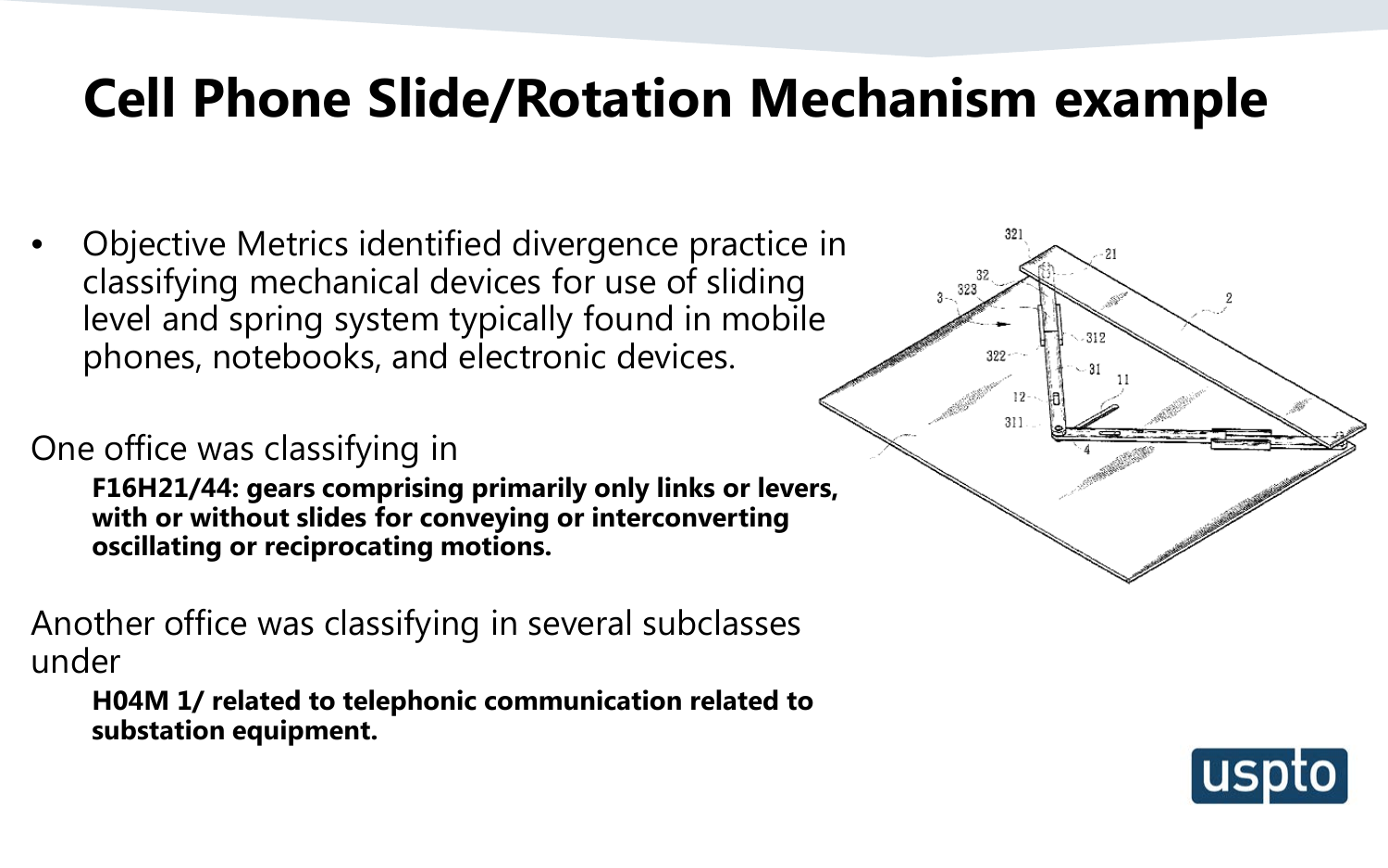## **Cell Phone Slide/Rotation Mechanism Cases**

- Divergent practice was identified and discussed by experts.
- Agreement was reached on how to classify similar devices.
- Dialogue improved relationship between different offices, searching, and classification practice.



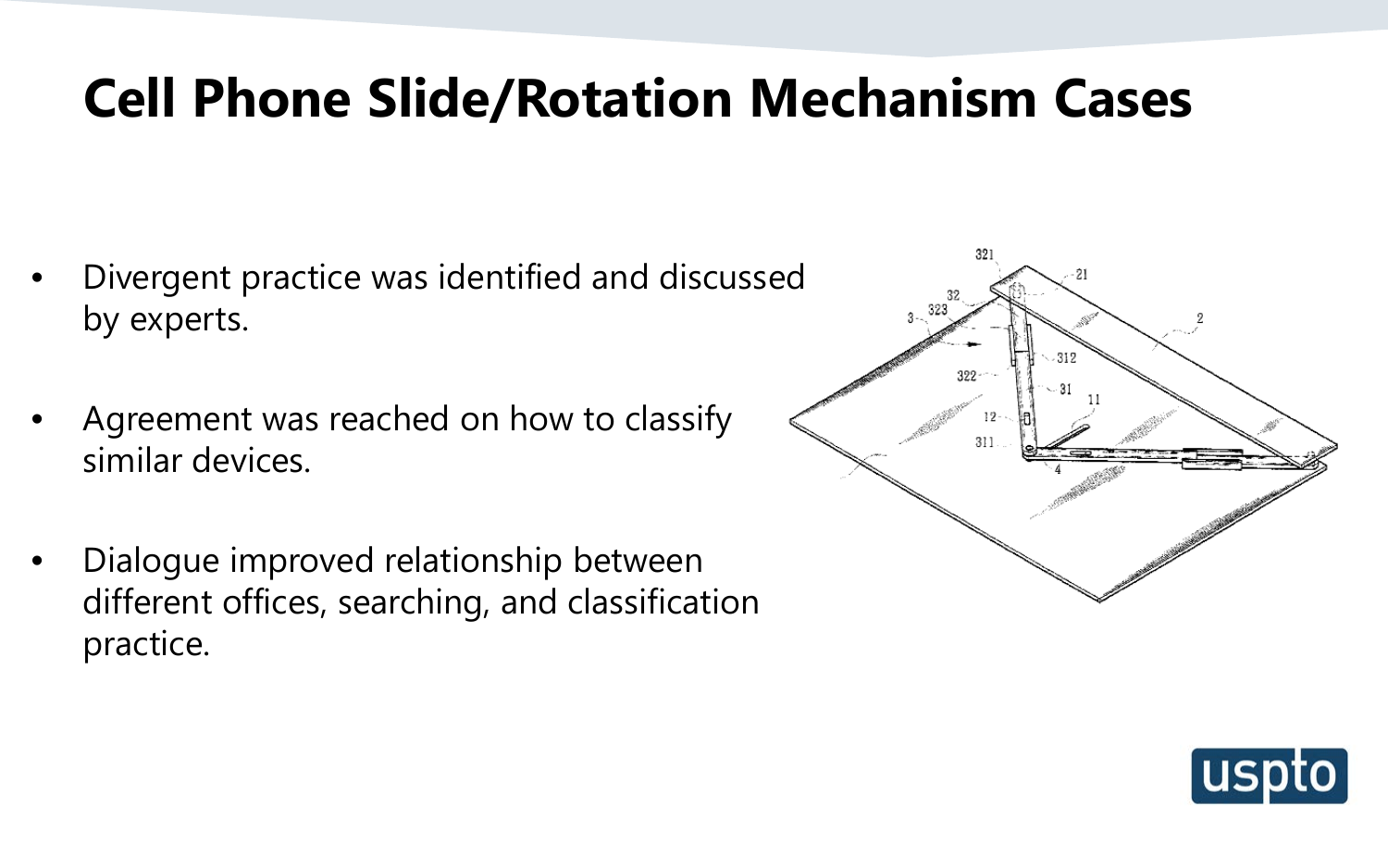# **Early Prototype by USPTO**

Composite score to analyze classification data between two offices.

Identifying:

- **Convergence**
- **Divergence**
- Under-classification
- Over-Classification



Office 1

Office 2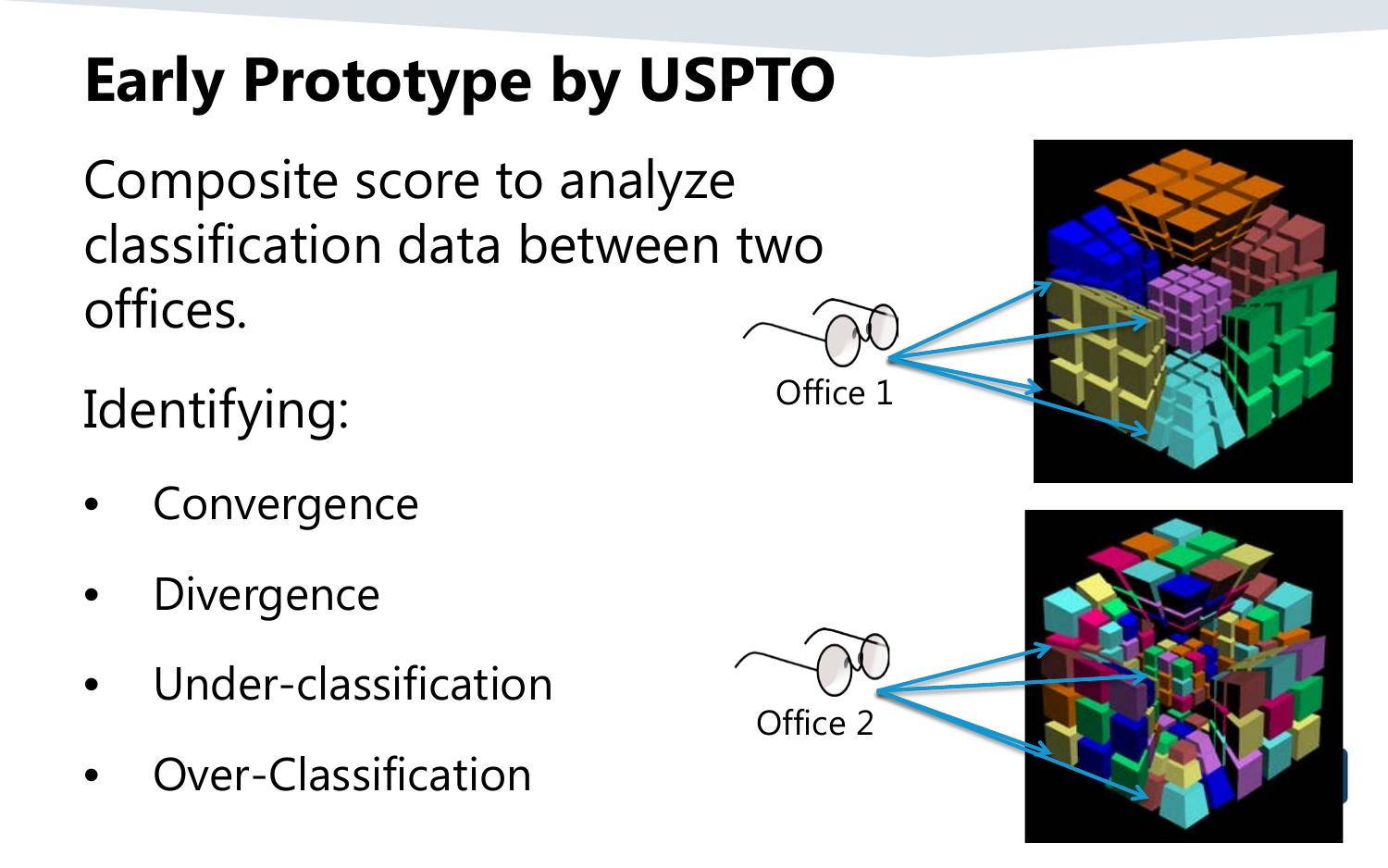# **Early Prototype by USPTO**

Composite score

- Used cross-classified patent families
	- Inventions filed in multiple related by common priorities
- based on matching allocations at all scheme depths
- Analyzed based on the number of allocations from each office

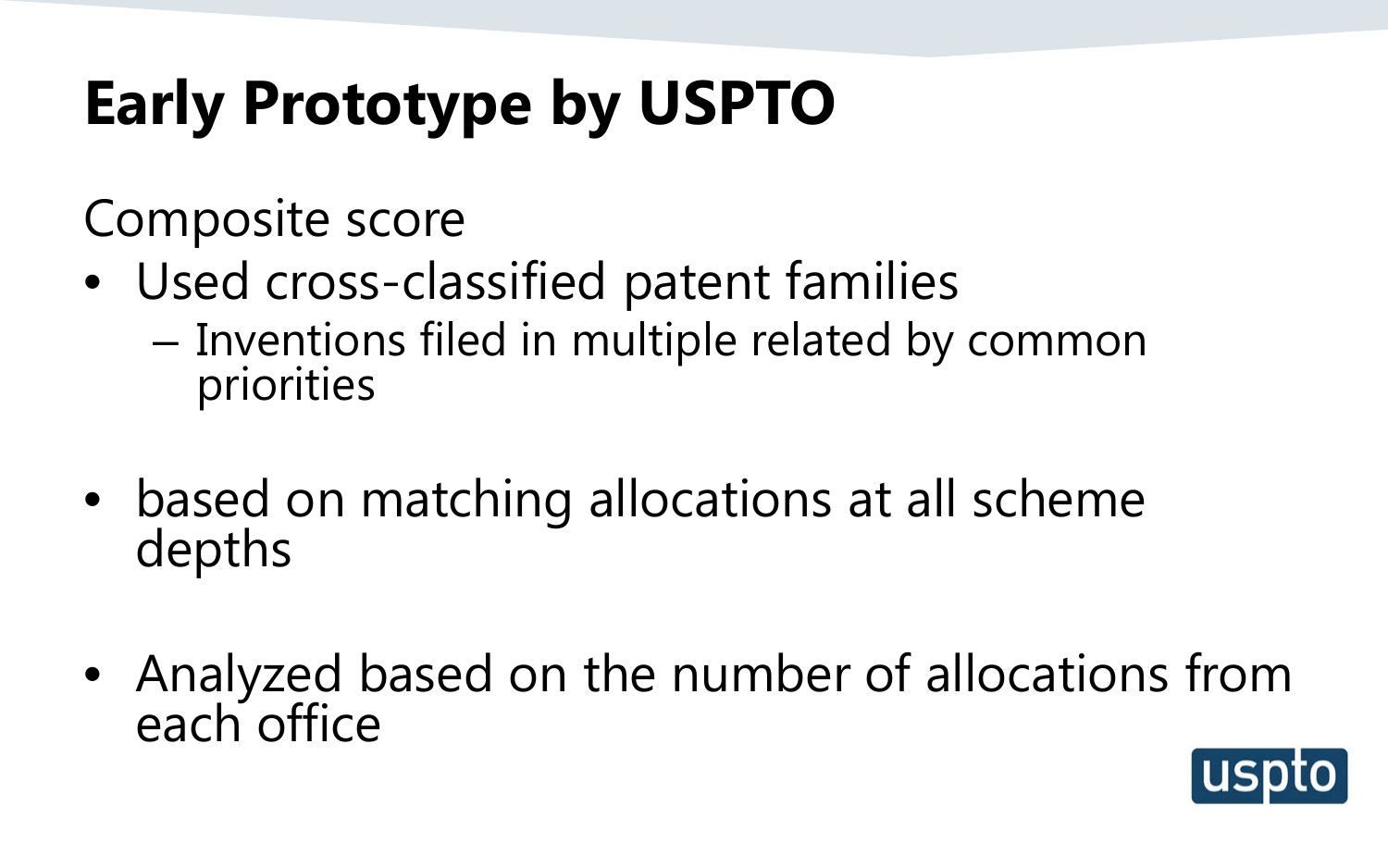#### **Matching Inventive Symbols for a Family**



0% 20% 40% 60% o80%<br>E60%<br>E40%<br>∑20%

100%

Geneva, 20 February 2017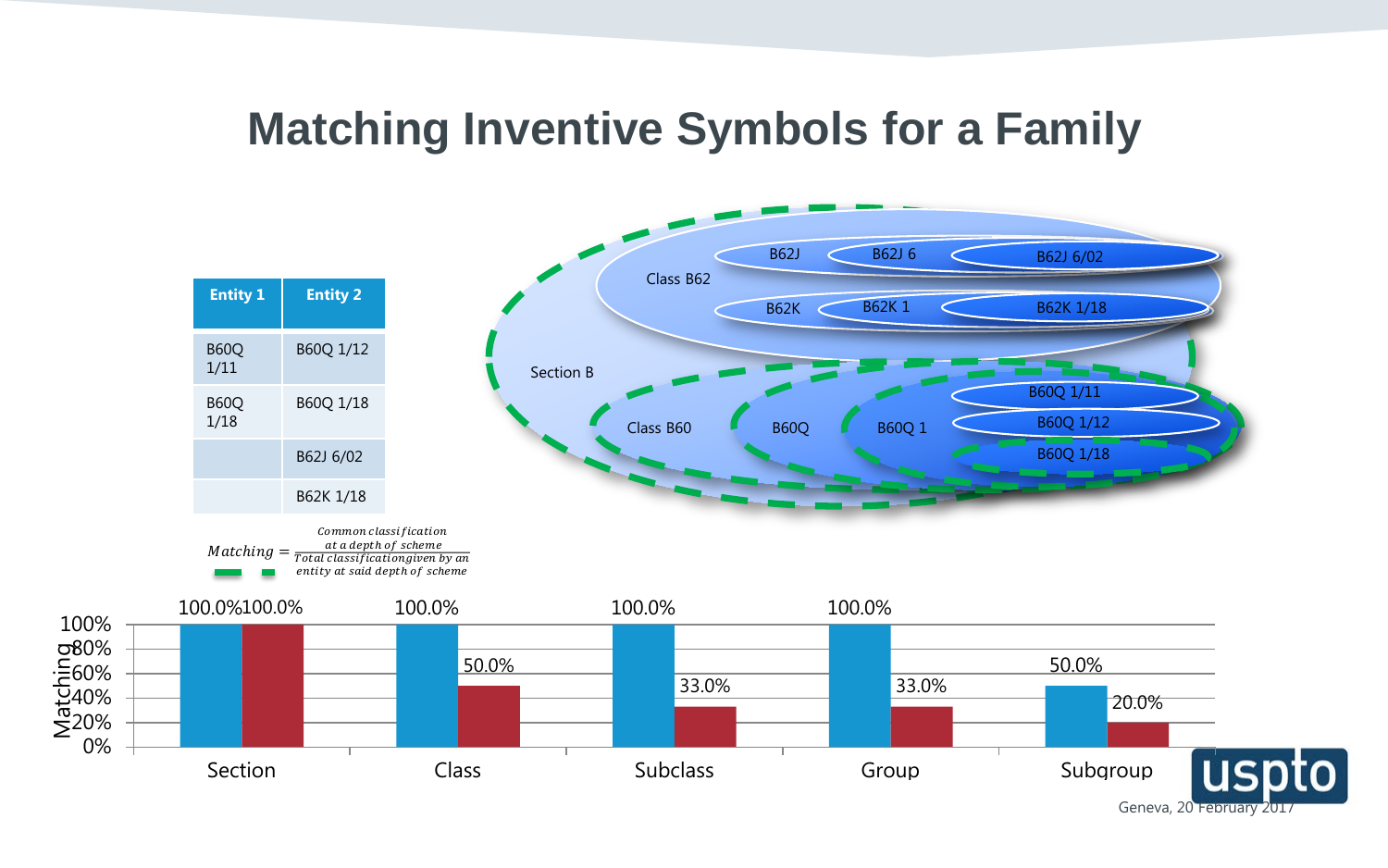## **Early Prototype by USPTO**

 $-0.5$ 

 $-1.0$ 



of same classifications on

same technology

 $-20%$  $-30%$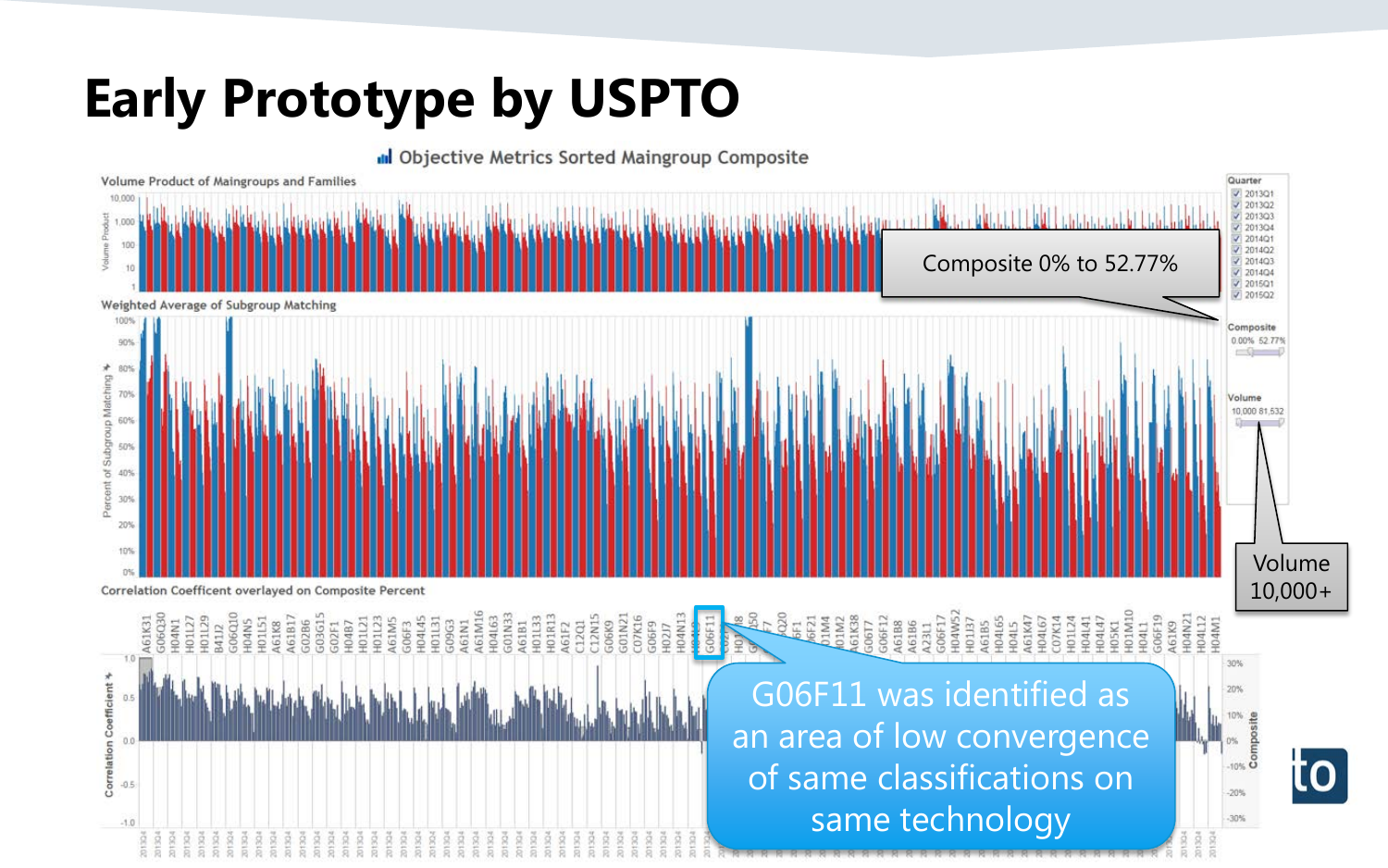# **Under current development**

Factor Analysis:

- Determining patterns due to latent variables that cause overall variance
- Investigating between documents within a family:
	- Classification variation between groups
	- Distance between classifications in hierarchy



![](_page_17_Picture_7.jpeg)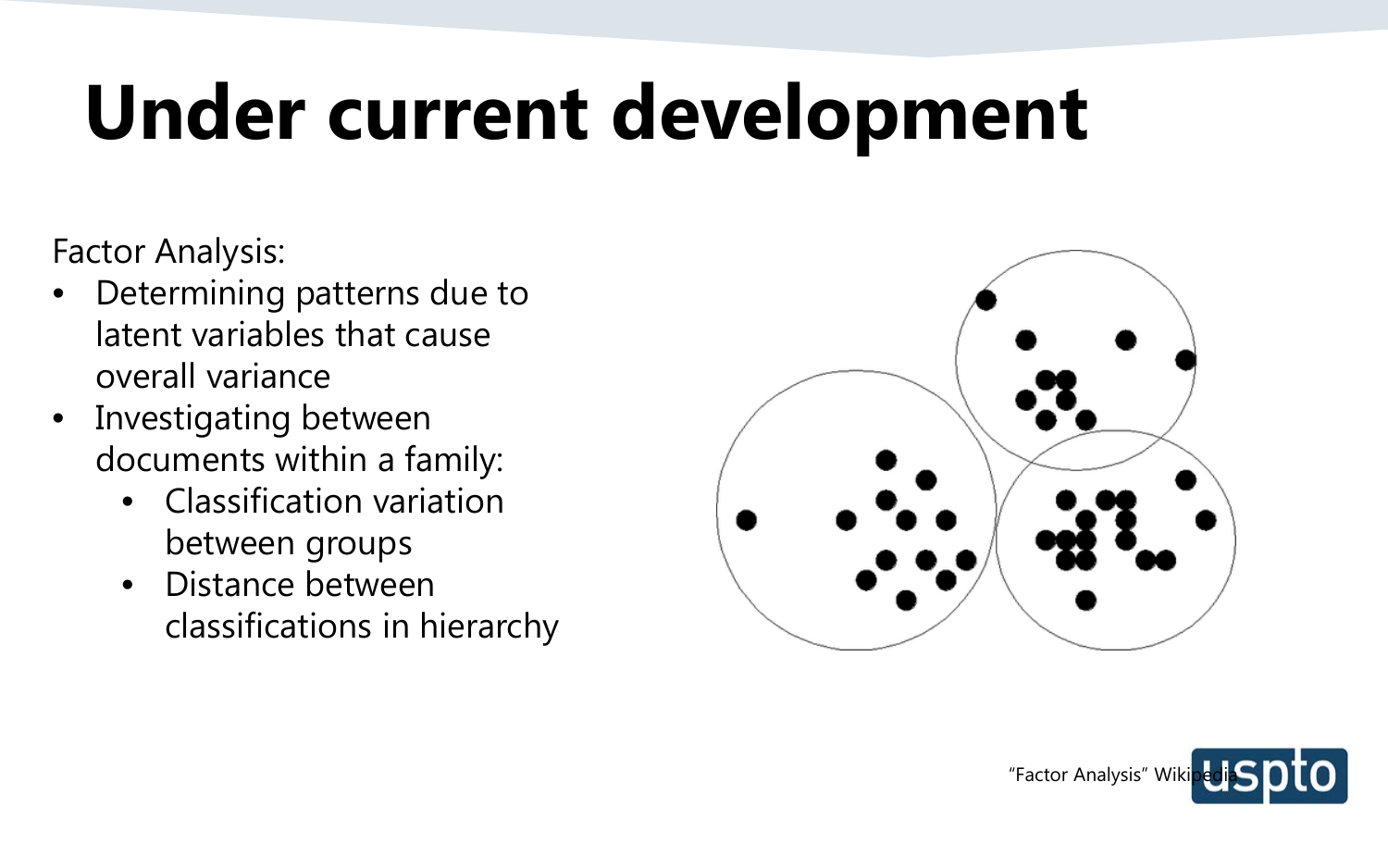# **Under current development**

Cluster Analysis:

- Detect similar characteristics and groups
- Investigating between documents within a family:
	- Determining grouping patterns of classifying emerging technology

![](_page_18_Figure_5.jpeg)

![](_page_18_Picture_6.jpeg)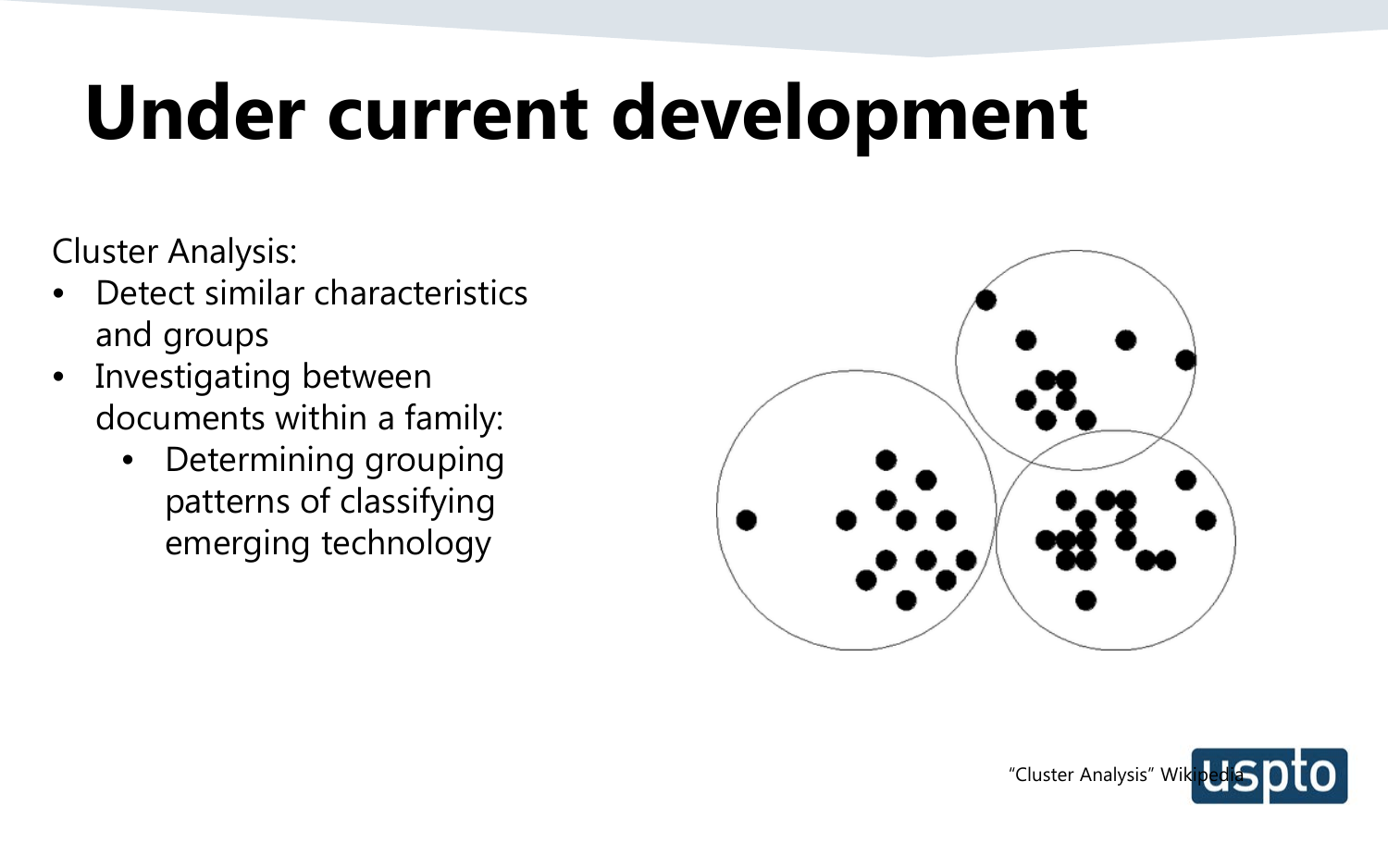# **Benefits to IPC**

- Increase accuracy and efficiency of prior art searches of national collections
- Identify potential areas for IPC revision/maintenance
	- Improve clarity of scheme
	- Improve clarity of definitions
	- Improve granularity of growing subgroups
- Promote cooperation and worksharing
	- Opportunities for communication about interpretation

*USPTO is willing to work with WIPO to develop tools for IPC*

![](_page_19_Picture_9.jpeg)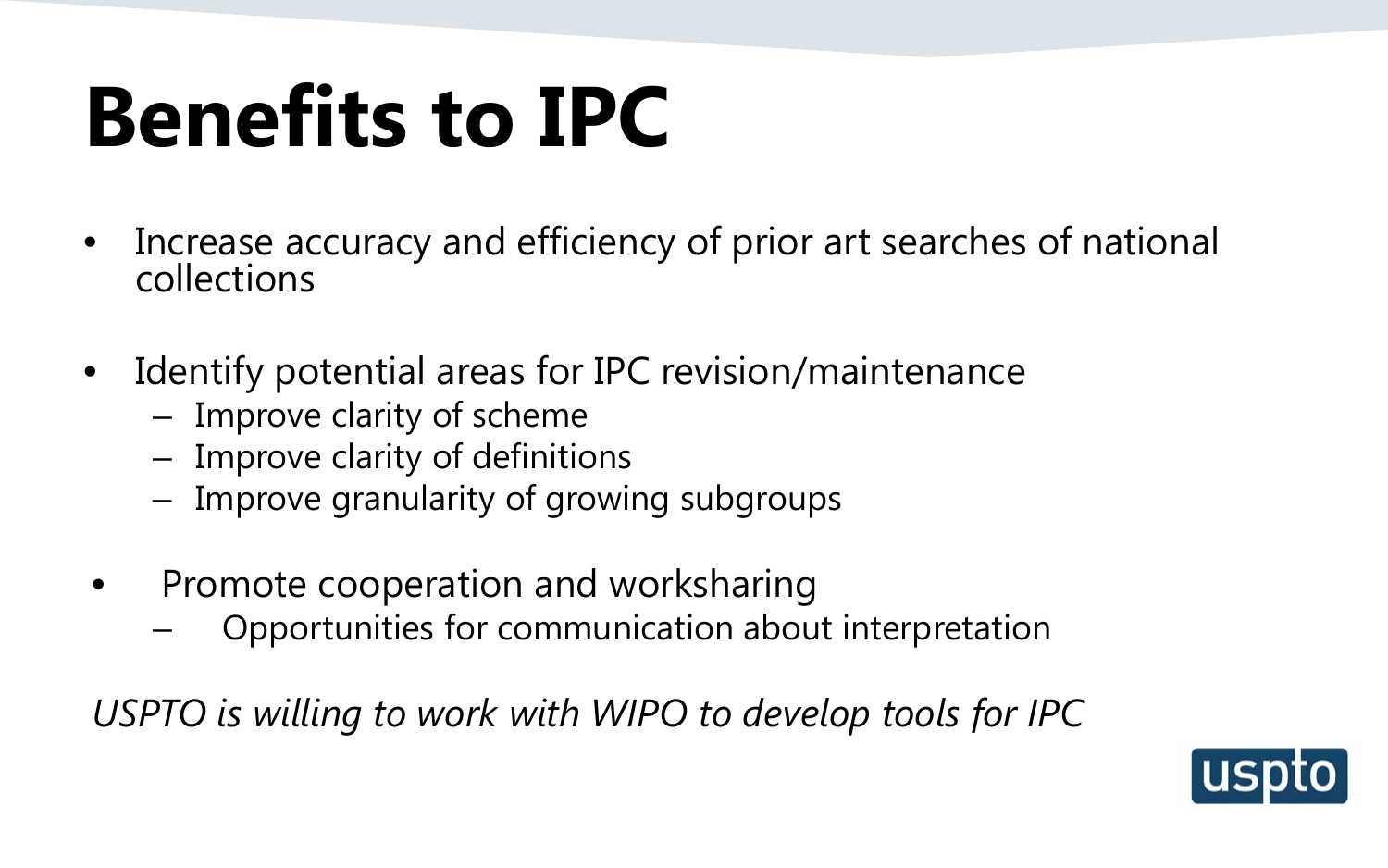# Thank you

Christopher Kim Classification Quality and International Coordination Division

cpc@uspto.gov

![](_page_20_Picture_3.jpeg)